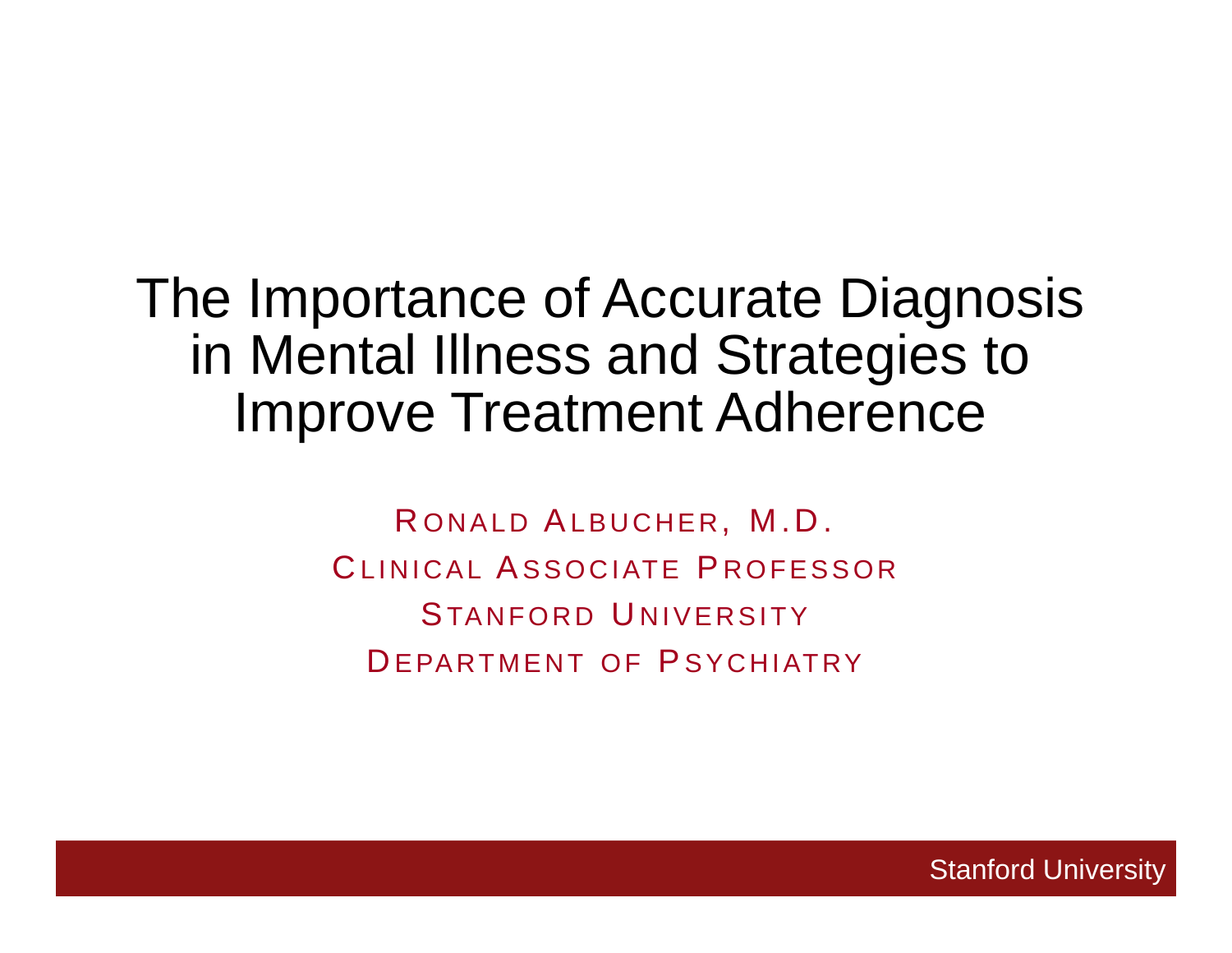#### Financial or Conflict of Interest Disclosures

None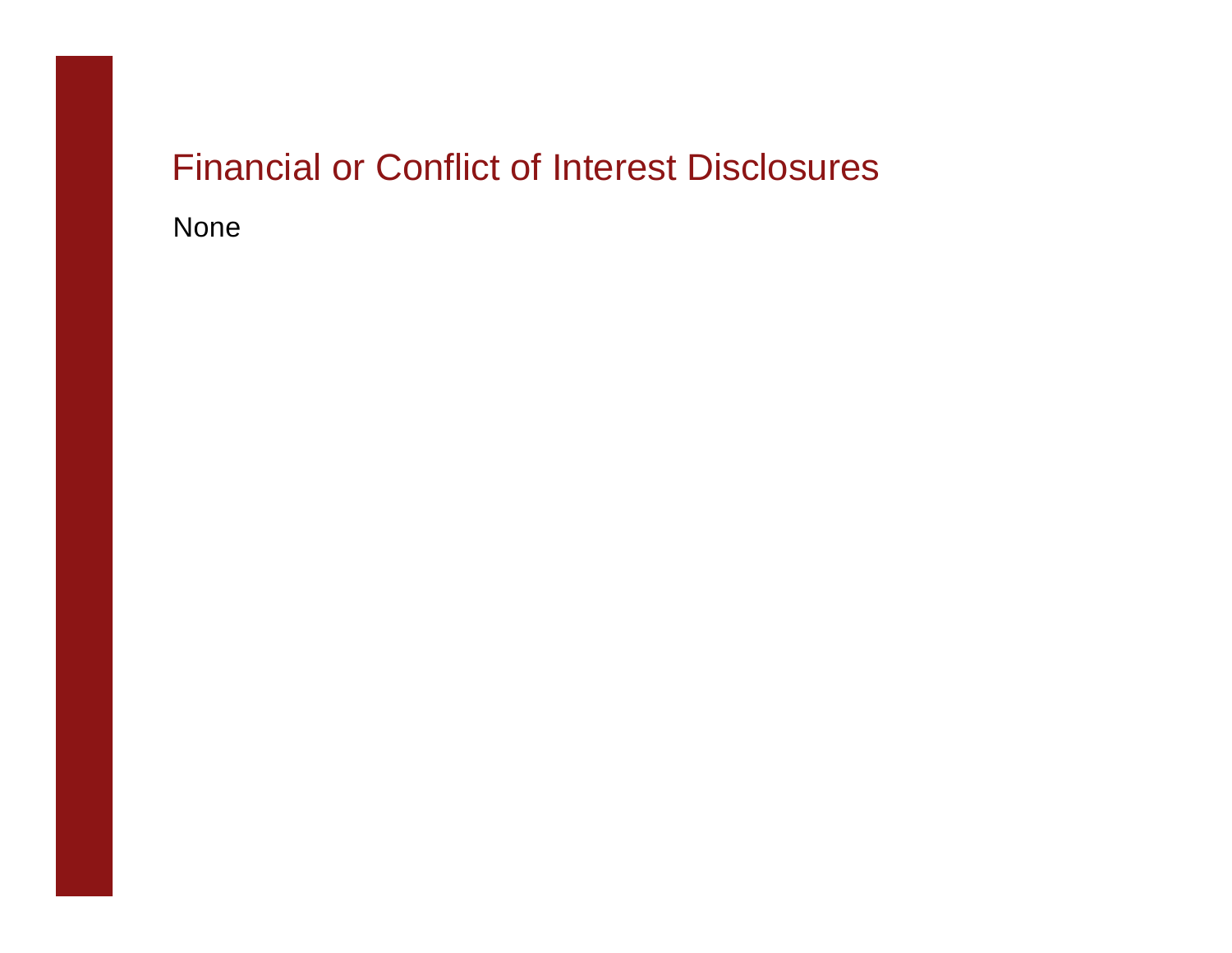## Learning Objectives:

- 1. Discuss some of the major challenges in diagnosing mental illness (e.g., unipolar major depression versus depression in a bipolar individual).
- 2. State the importance of early detection of mental illness and the impact of early intervention on mortality and disability outcomes.
- 3. Identify challenges that contribute to treatment nonadherence, and strategies that may be employed to improve compliance.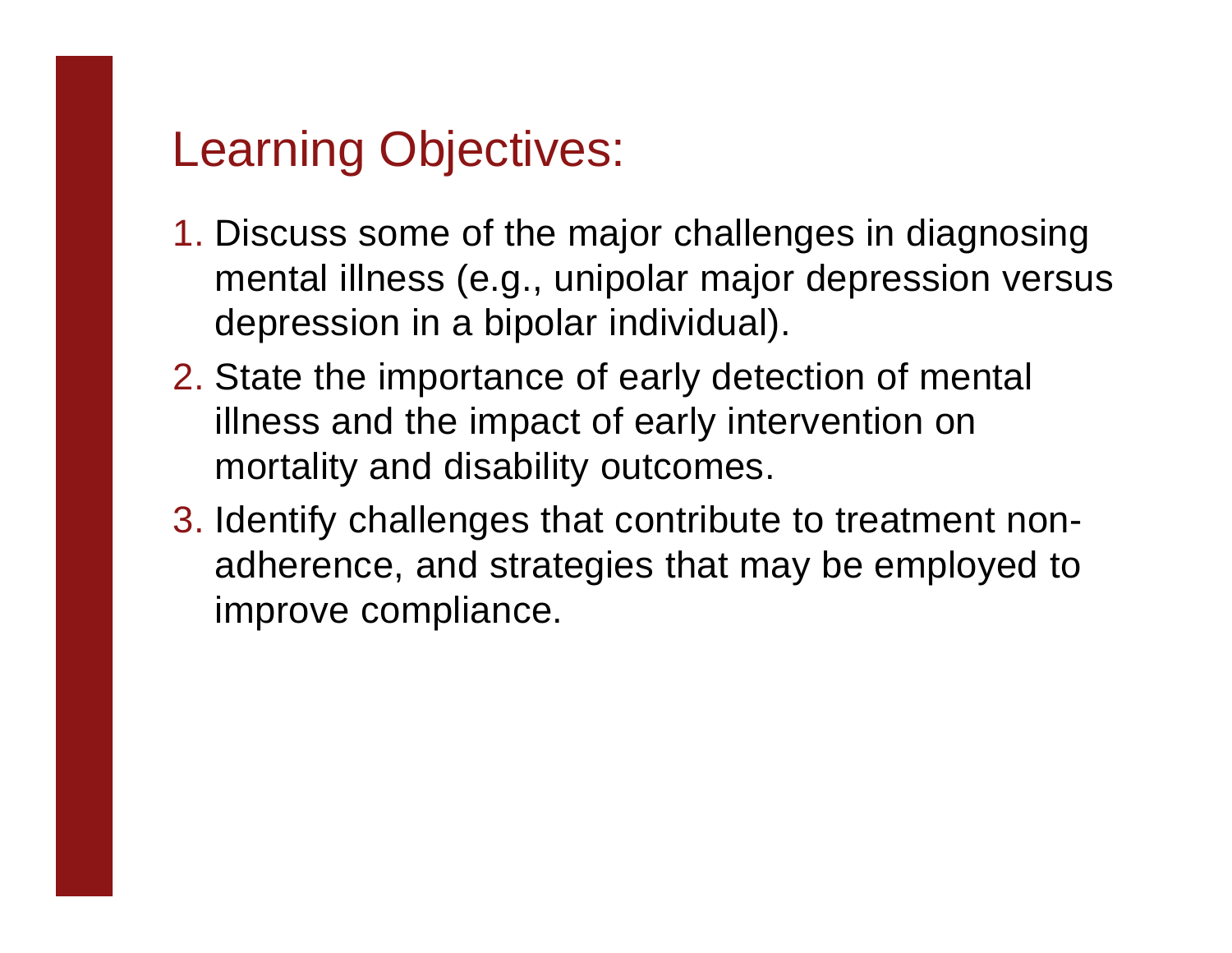### **Major challenges in diagnosing mental illness**



Stanford University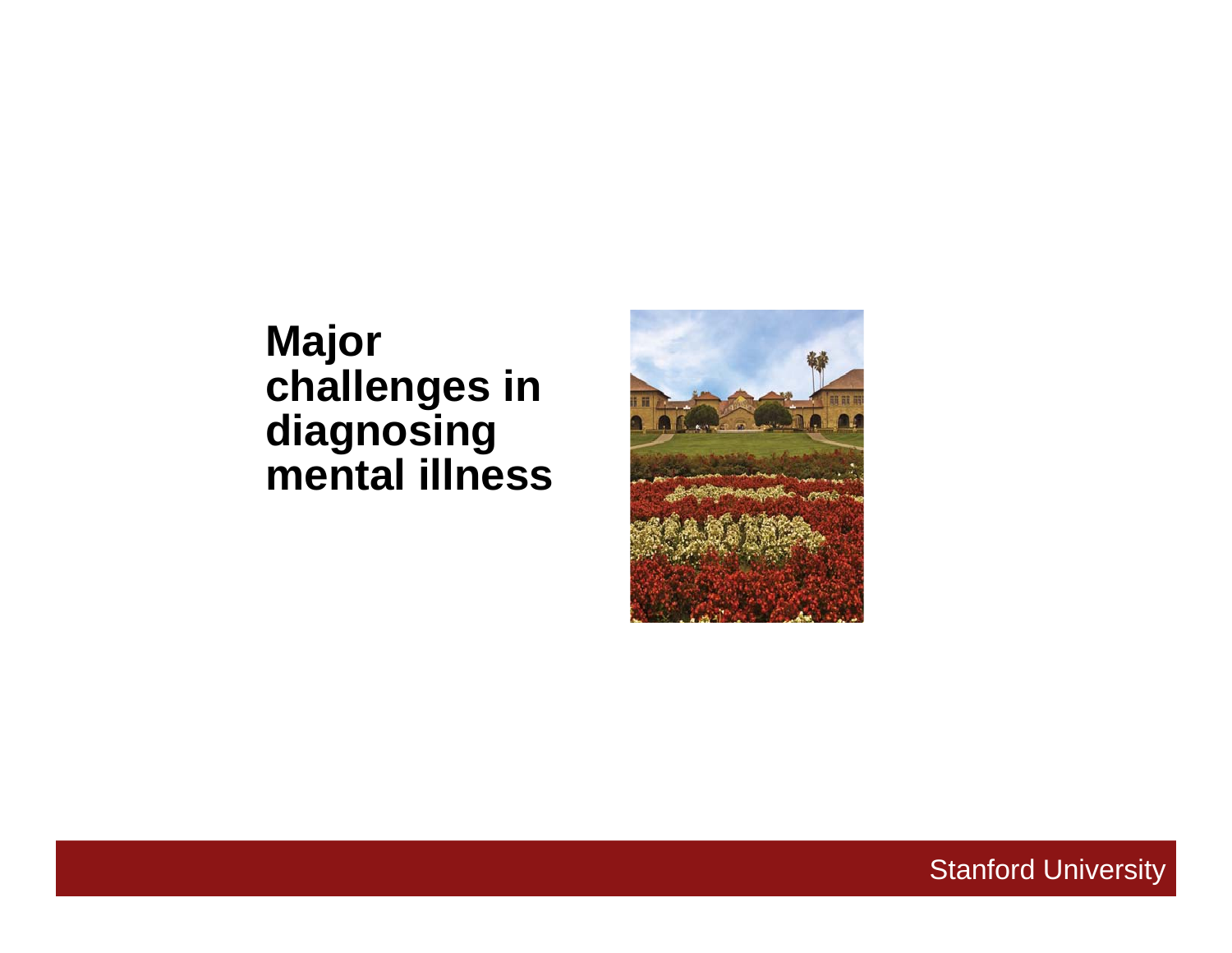



"Im going to be late, dear. It's total craziness here."

GOM.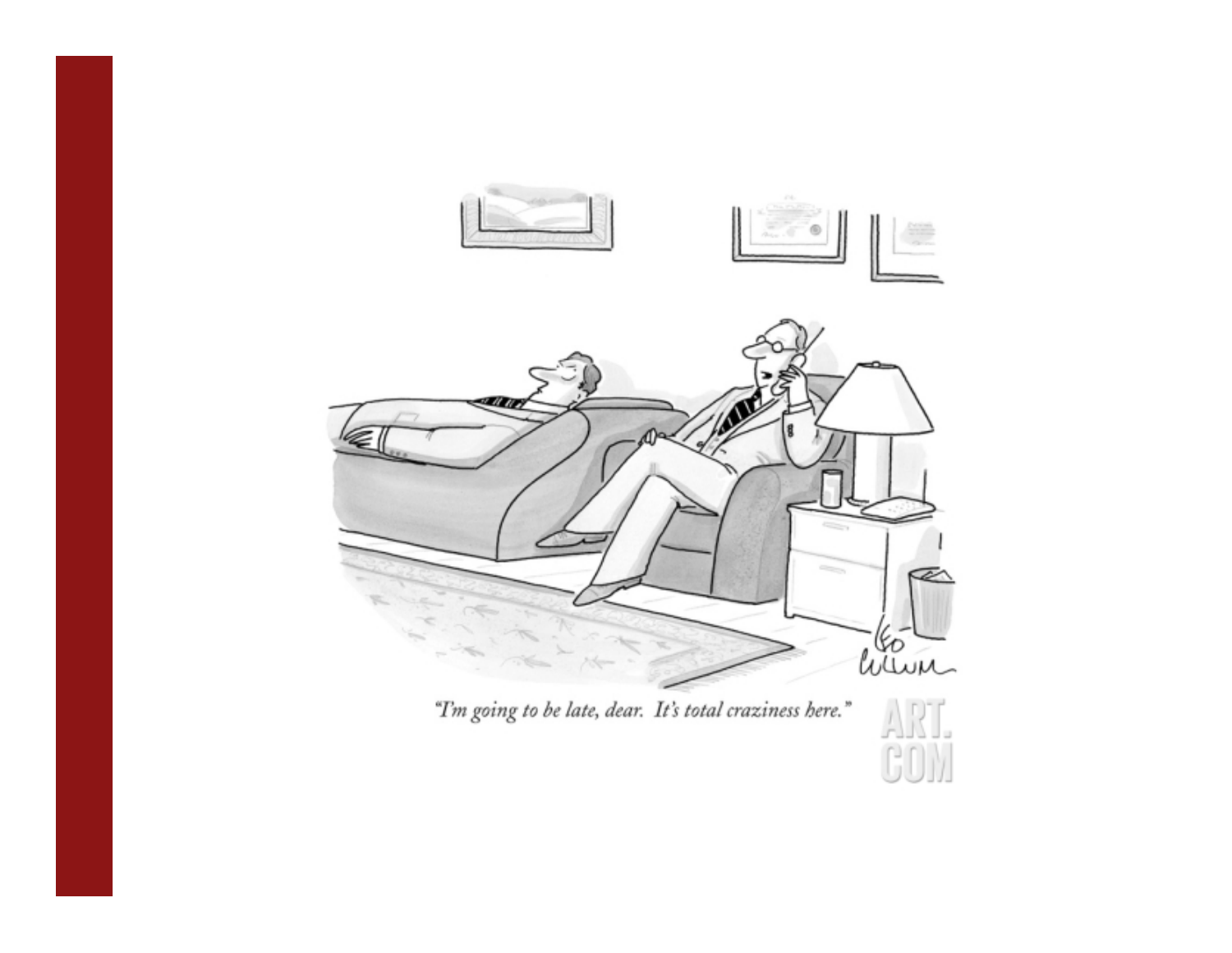# **Background**

- Bipolar disorder refers to a group of affective disorders, which together are characterized by depressive and manic or hypomanic episodes. These disorders include:
	- bipolar disorder type I
	- bipolar disorder type II
	- cyclothymic disorder
	- bipolar disorder not otherwise specified
- Unipolar depression (single or recurrent depressive episodes).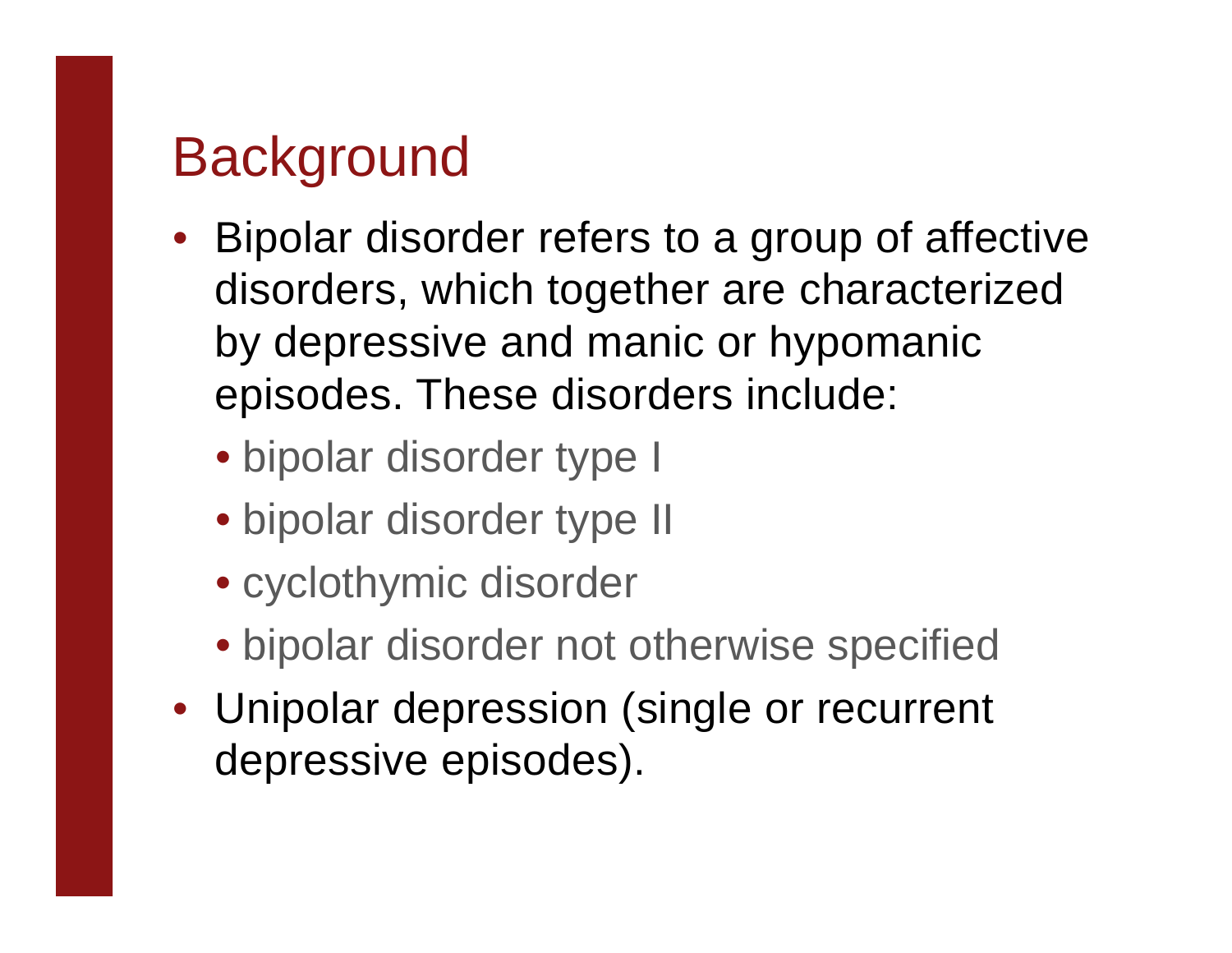# More background…

- No current objective biomarkers that differentiate between bipolar disorder and unipolar depression.
- Neuroimaging studies do not reveal a clear boundary between these disorders; they might be better represented as a continuum of affective disorders.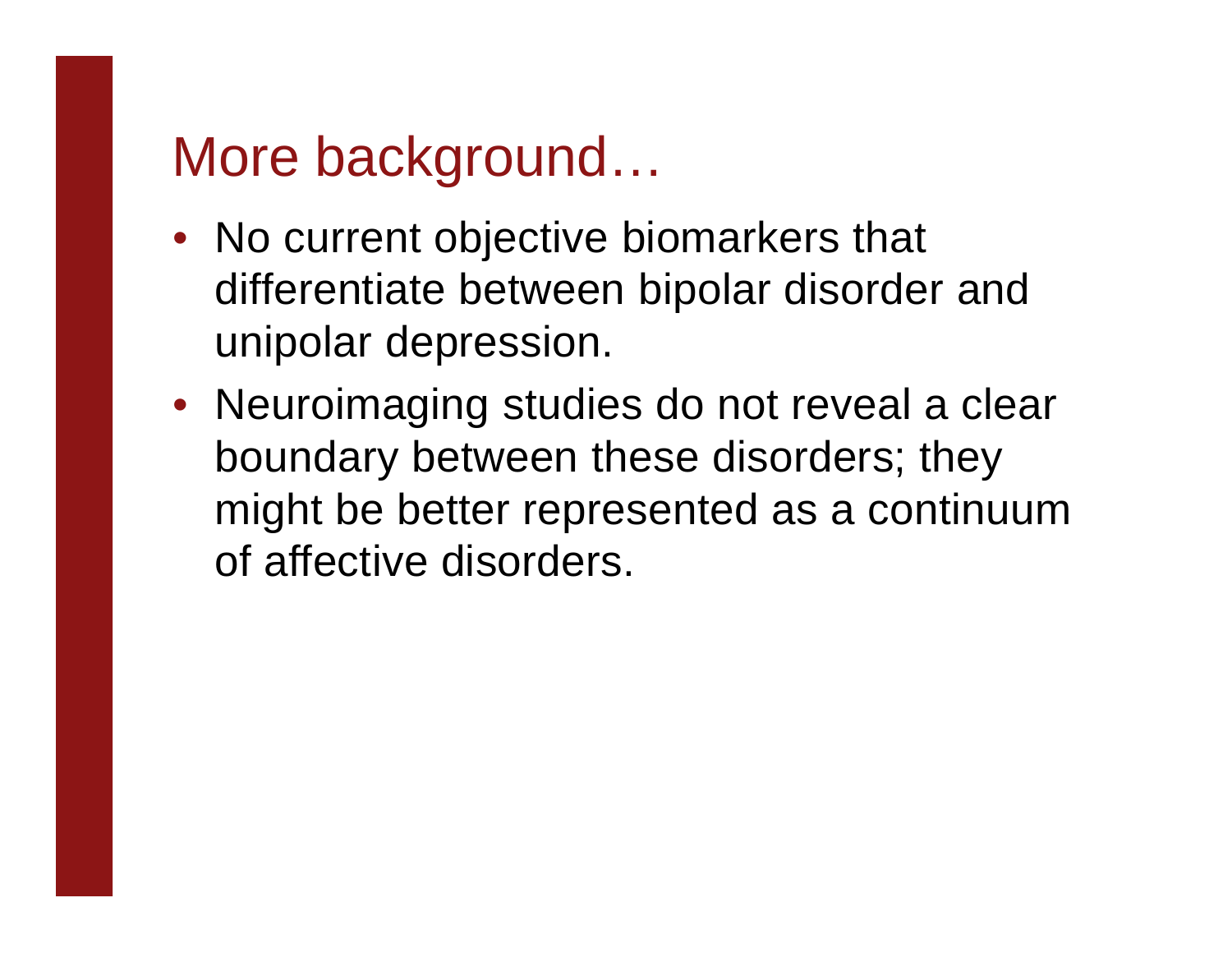#### Figure 1. Lifetime Prevalence of Major Psychiatric Disorders



Data are from a nationally representative face-to-face household survey conducted between February 2001 and April 2003 using the fully structured World Health Organization World Mental Health Survey version of the Composite International Diagnostic Interview.

 $n = 9282$ , age 18 years or older.

 $MDD =$  major depressive disorder.

Data from Kessler et al.<sup>10</sup>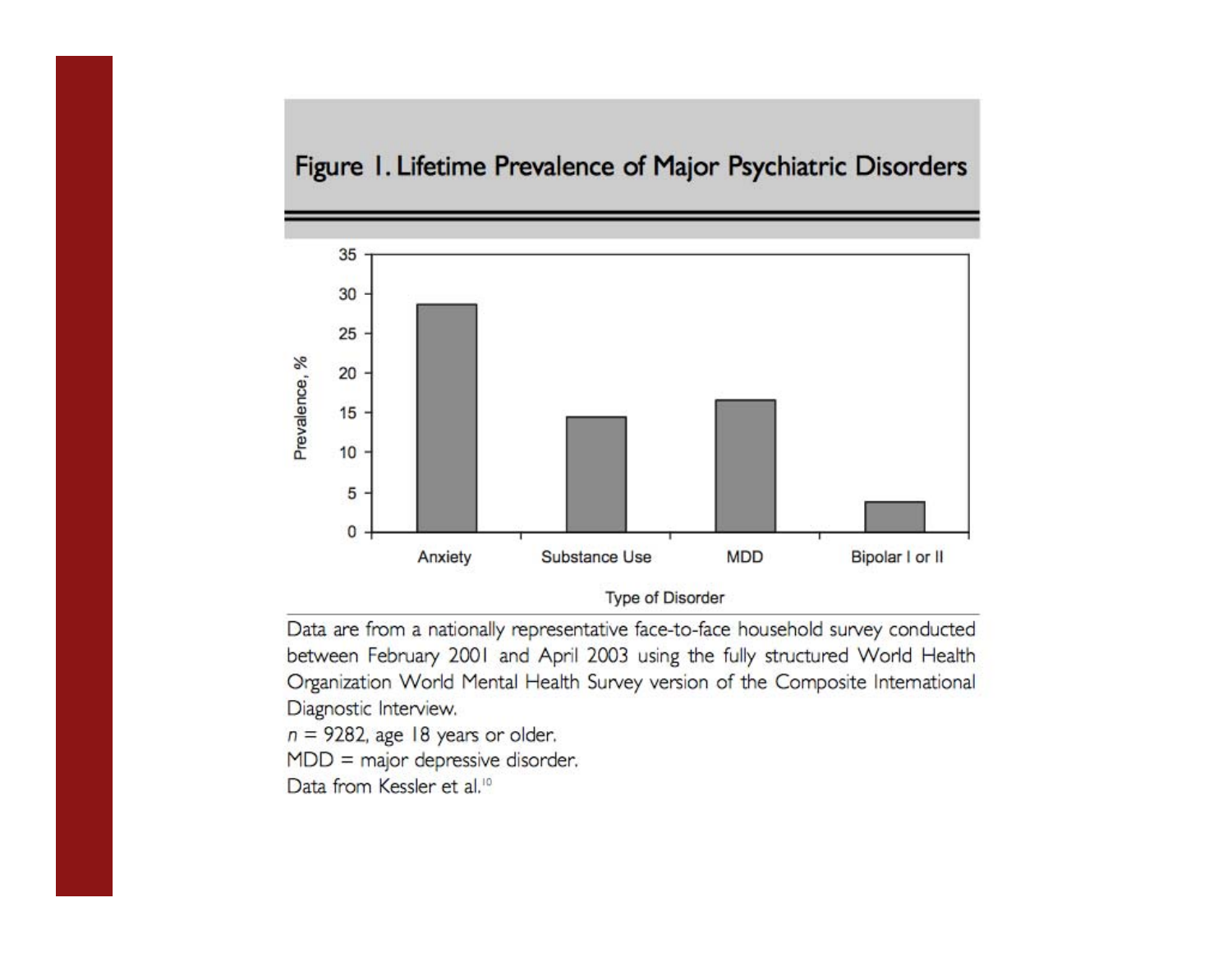### Differentiating Bipolar Depression from Unipolar Depression

- High "miss" rate even among psychiatrists
- Prediction is a retrospective effort:
	- The depressive phase of bipolar disorder appears identical to unipolar depression.
	- Patients with bipolar disorder tend to spend a far larger proportion of their time in a depressive phase than in the manic phase or may not yet have experienced a manic or hypomanic episode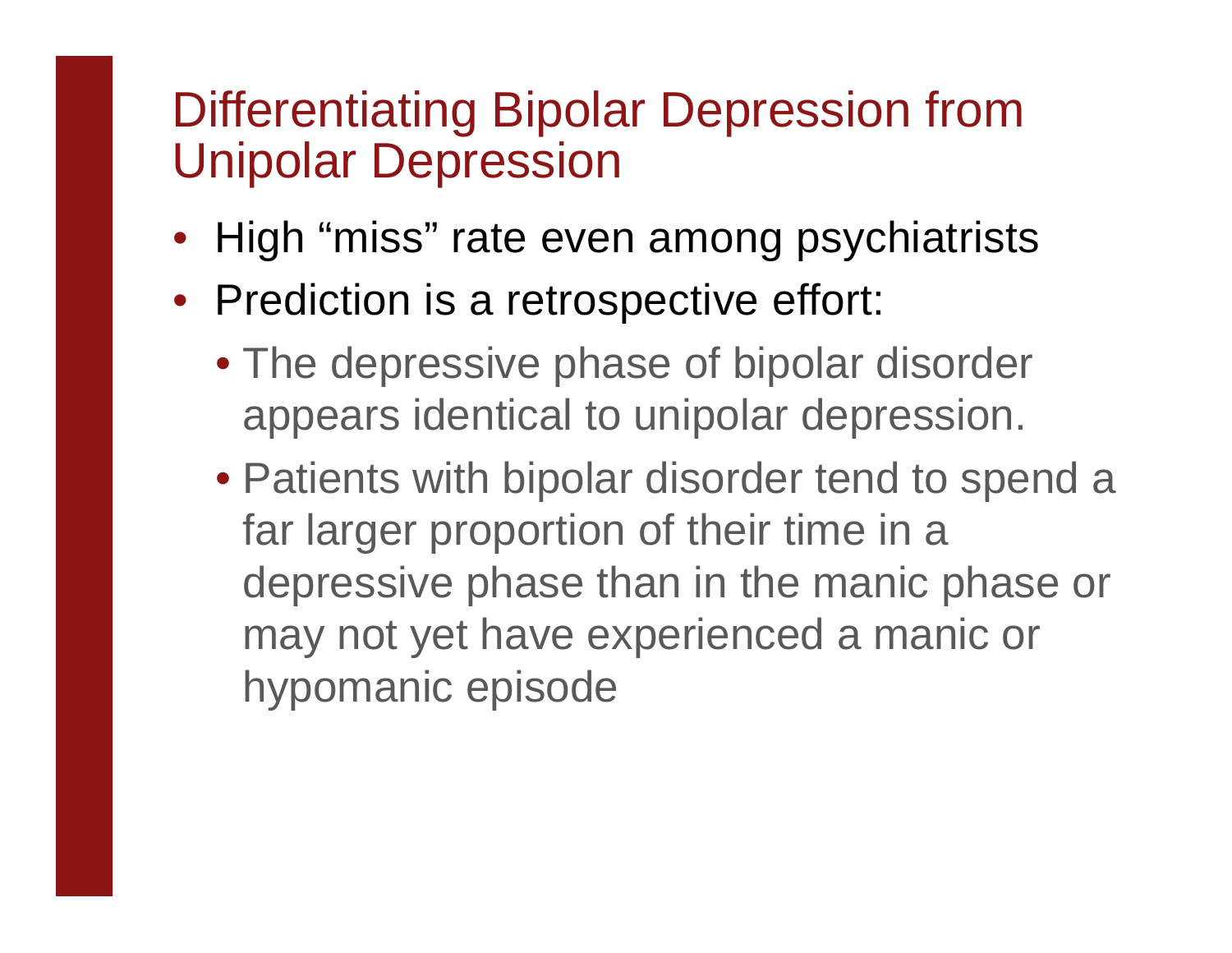### Differentiating Bipolar Depression from Unipolar Depression

### Importance of accurate diagnosis

- 1. Delay in appropriate treatment
- 2. Risk of prescribing an antidepressant without a mood stabilizer, as most patients are misdiagnosed with major depressive disorder (unipolar depression).
	- a. In a naturalistic study of bipolar disorder patients misdiagnosed with unipolar depression, 55% of those who received an antidepressant developed a manic or hypomanic episode.\*
- 3. The longer bipolar disorder stays untreated, the more difficult it becomes to treat, and the greater the risk for suicide.

\*Ghaemi SN, Boiman EE, Goodwin FK. Diagnosing bipolar disorder and the effect of antidepressants: a naturalistic study . J Clin Psychiatry . 2000;61(10):804-808.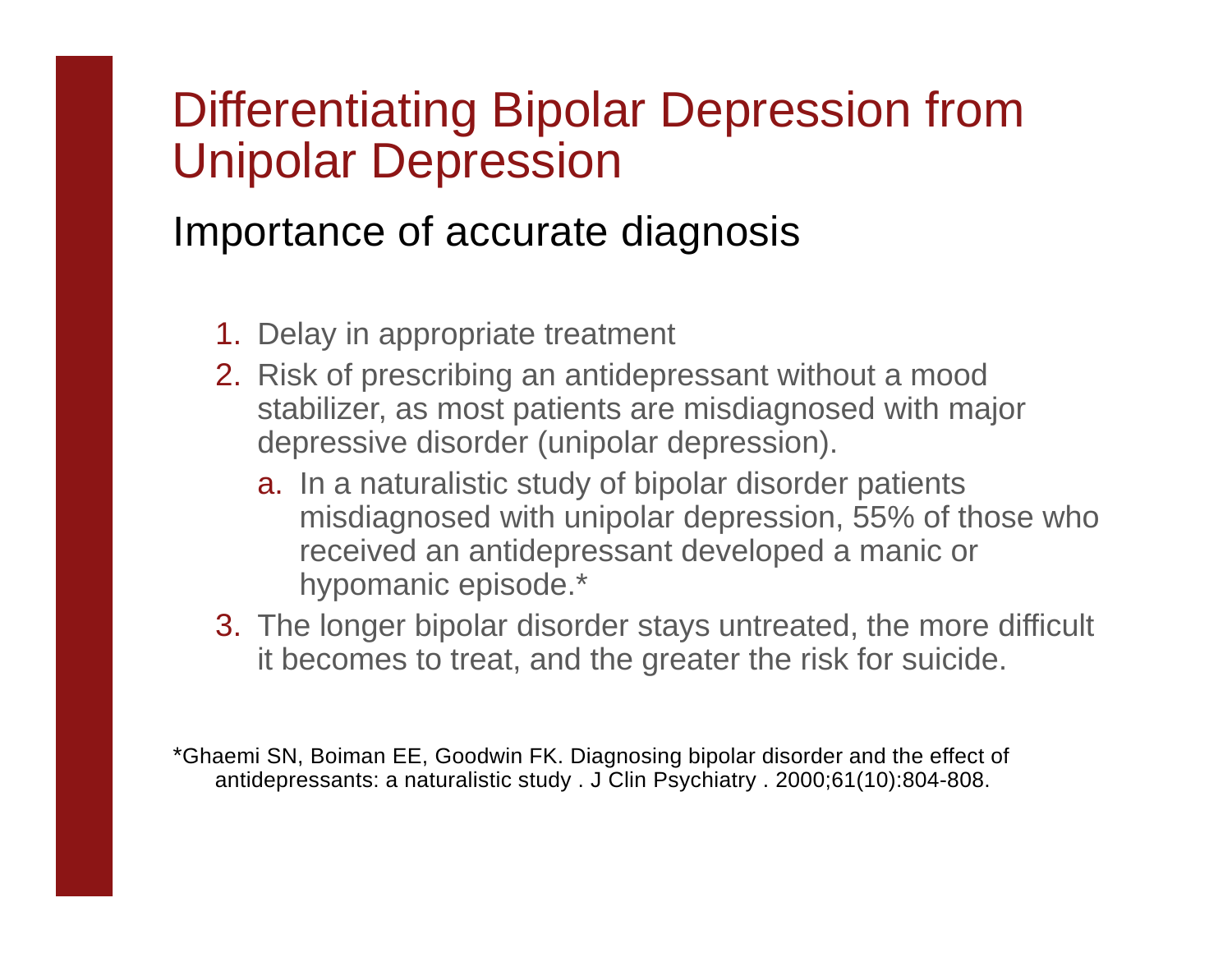#### Differentiating Bipolar Disorder from Unipolar **Depression**

Signs depression might be a "bipolar" depression:

- $\bullet$  Most studies have found no differences between unipolar and bipolar depression
- • Compared to unipolar depression, bipolar depression appears associated with a younger age of onset, more frequent episodes, greater amount of irritability, and mood swings
- No consistent differences have been found between episode length, although some studies suggest a shorter episode length of bipolar depressions compared to unipolar depressions.
- $\bullet$  Depression severity appears comparable between bipolar and unipolar disorders.
- $\bullet$  Unipolar depression is associated with more prevalent anxious mood states, activity, and somatization

Amy K. Cuellar, Sheri L. Johnson, and Ray Winters. Distinctions between bipolar and unipolar depression. Clin Psychol Rev. May 2005; 25(3): 307–339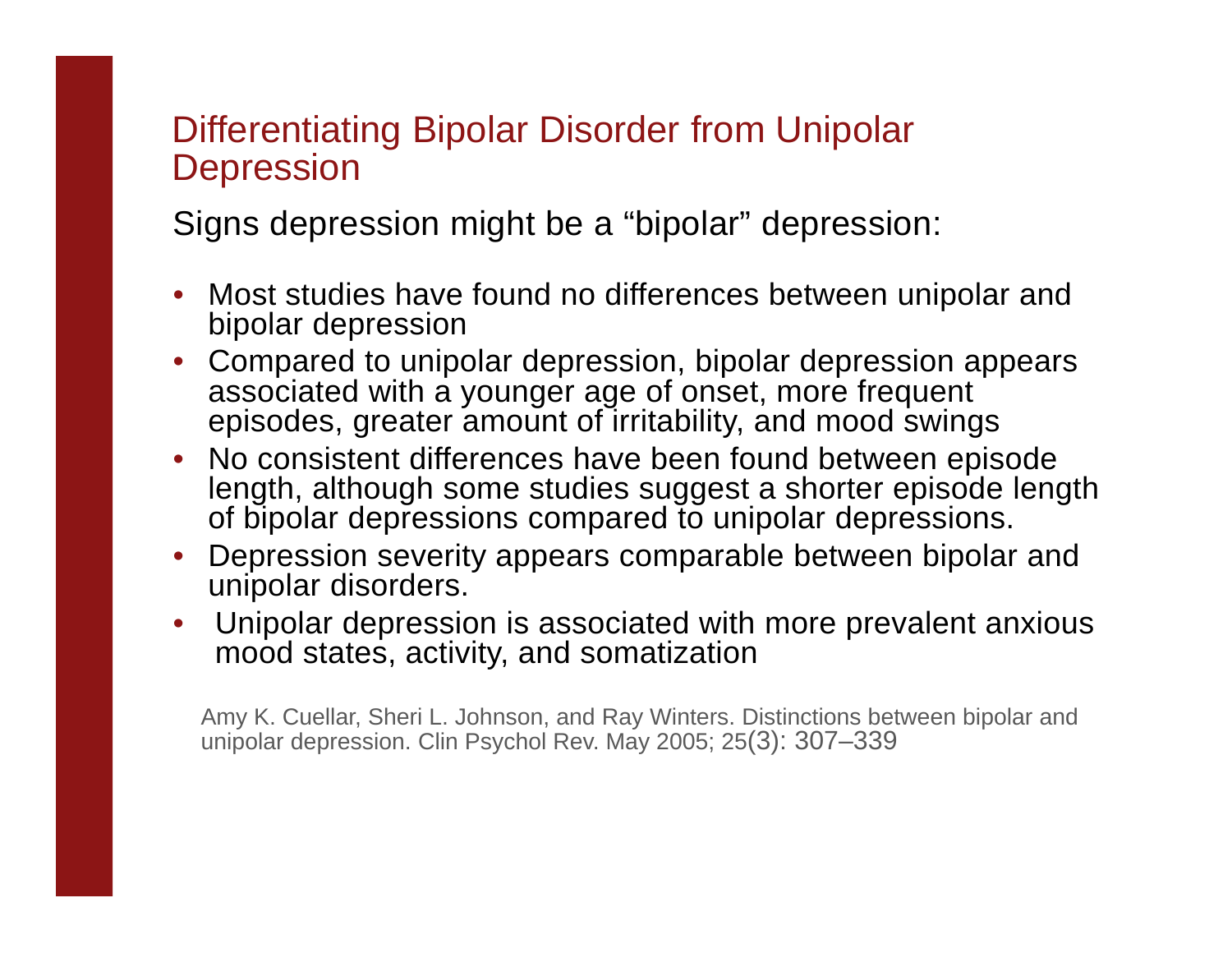#### **Why is early detection important?**



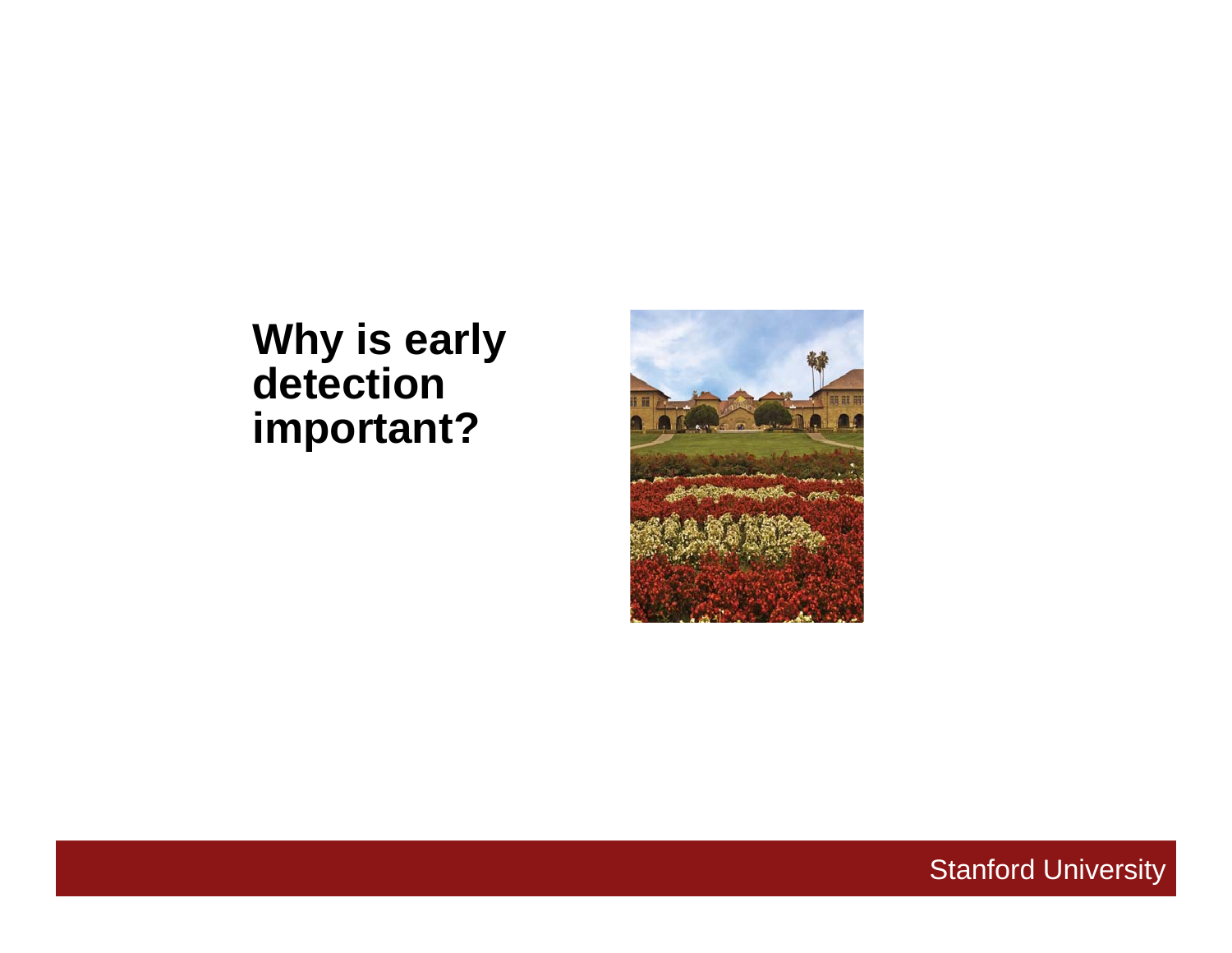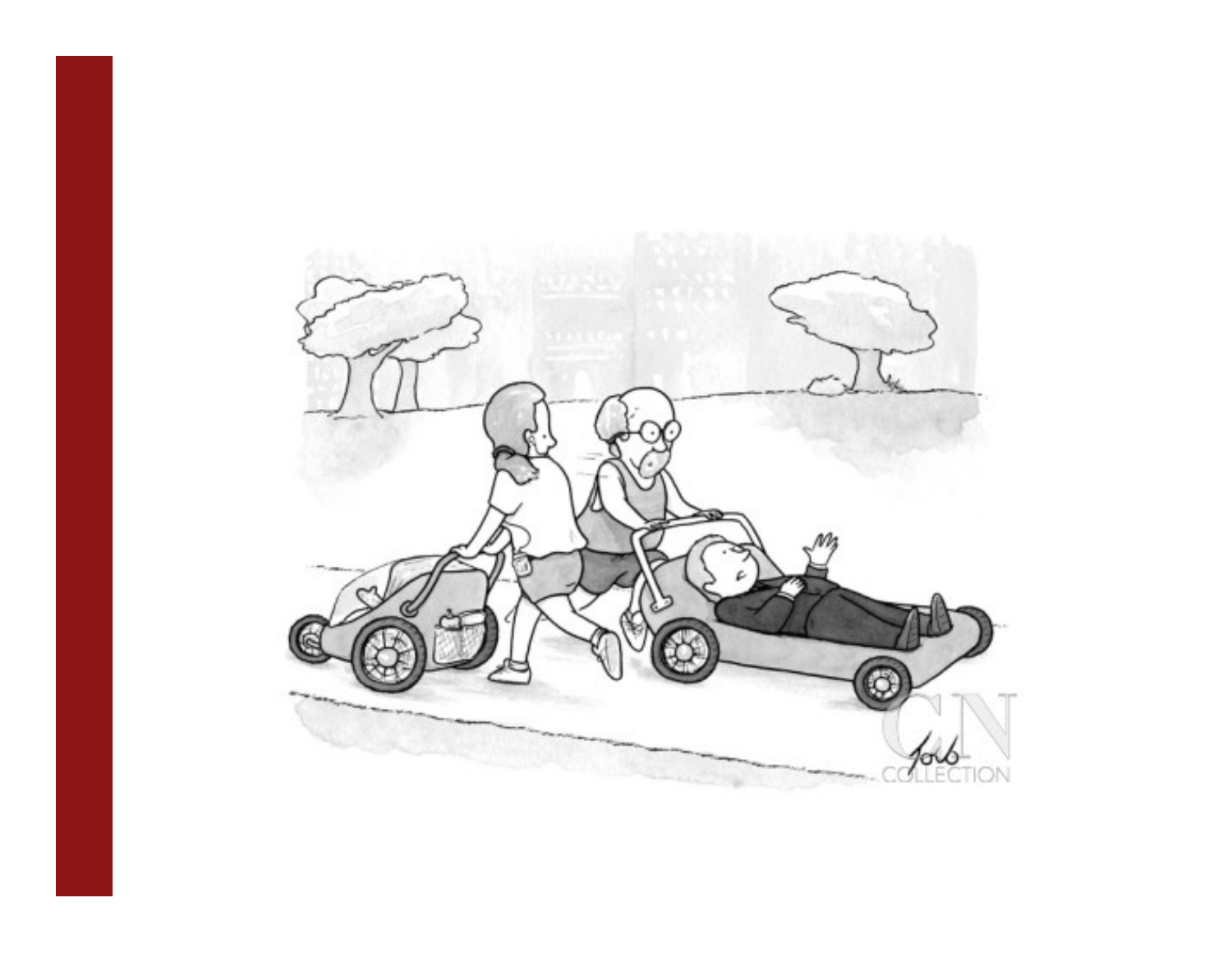#### Naturalistic Progression of Bipolar Disorder

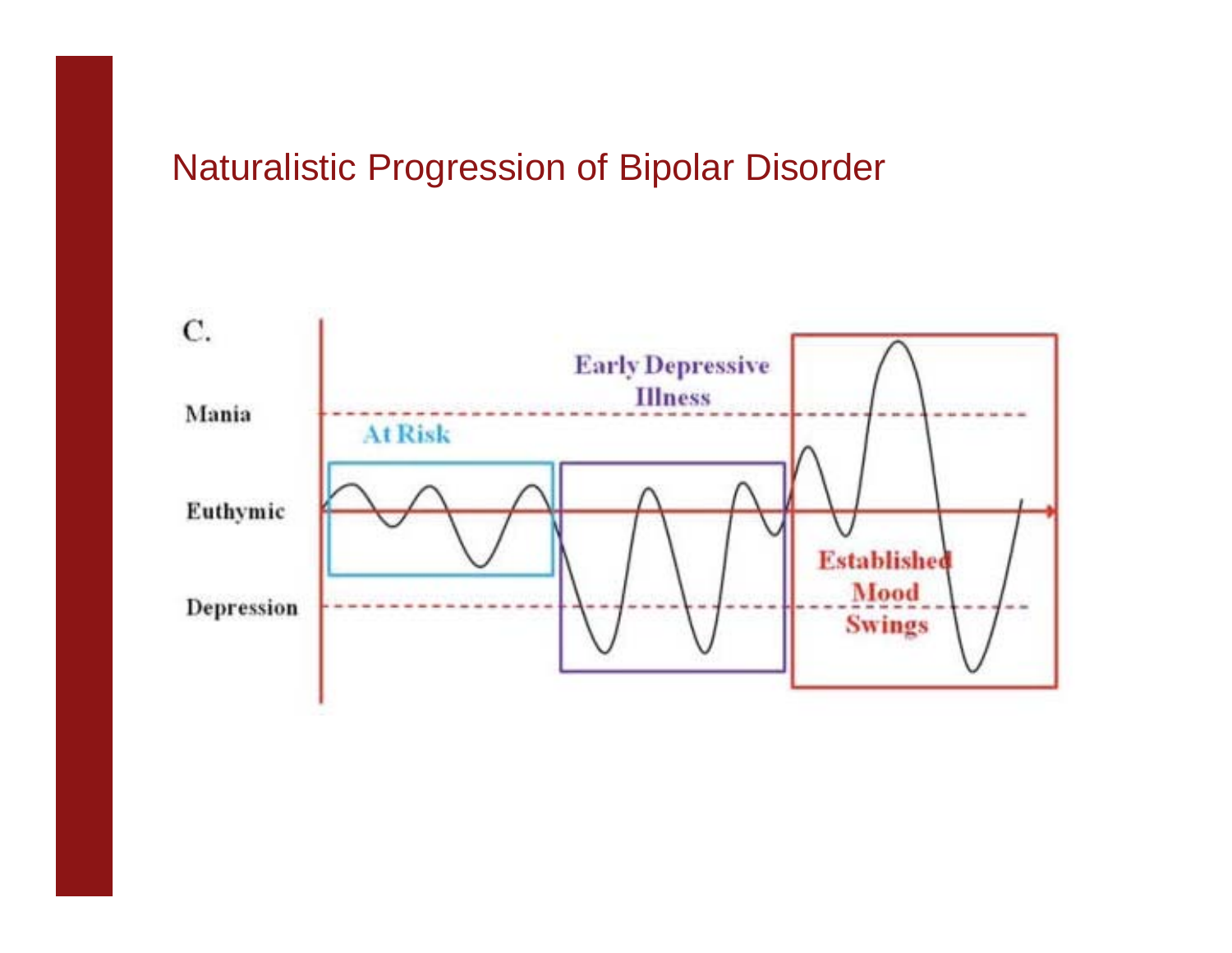#### Research on Mood Disorder Outcomes

Childhood bipolar disorder usually has a poorer prognosis with long delays to first treatment. Such patients report more episodes, more comorbidities, and rapid cycling and demonstrate severe mania, depression, and fewer days well.

G.S. Leverich, R.M. Post, P.E. Keck Jr., L.L. Altshuler, M.A. Frye, R.W. Kupka, et al. The poor prognosis of childhood-onset bipolar disorder. J Pediatr, 150 (2007), pp. 485–490

Data consistently indicated that between 70% and 100% of children and adolescents with bipolar disorder recover from their index episode, however, up to 80% experience multiple recurrences.

B. Birmaher, D. Axelson. Course and outcome of bipolar spectrum disorder in children and adolescents: a review of the existing literature. Dev Psychopathol, 18 (2006), pp. 1023–1035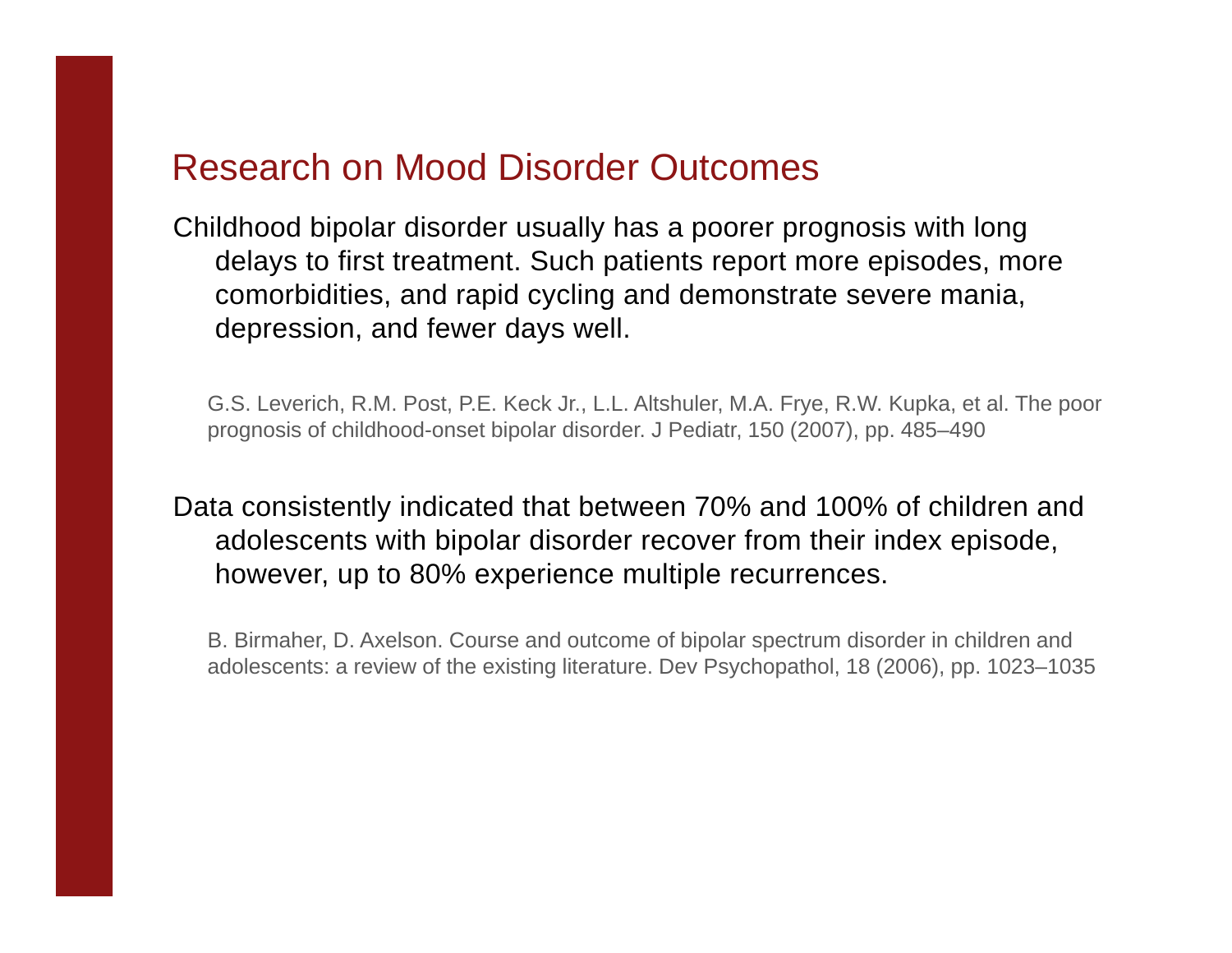#### Research on Mood Disorder Outcomes

#### Both poor functioning and psychosocial adjustment before the onset of the illness predict worse outcome of bipolar disorder.

S.M. Tsai, C. Chen, C. Kuo, J. Lee, H. Lee, S.M. Strakowski. 15-year outcome of treated bipolar disorder. J Affect Disord, 63 (2001), pp. 215–220

Initial lithium therapy within the first 10 years of onset of bipolar disorder might be more promising than prophylaxis in later life. Similarly, maintenance therapy also appears to be more effective early in the course of bipolar disorder. Early-stage patients had significantly lower rates of relapse and recurrence of manic/mixed episodes with treatment.

T.A. Ketter, J.P. Houston, D.H. Adams, R.C. Risser, A.L. Meyers, D.J. Williamson, et al. Differential efficacy of olanzapine and lithium in preventing manic or mixed recurrence in patients with bipolar I disorder based on number of previous manic or mixed episodes. J Clin Psychiatry, 67 (2006), pp. 95–101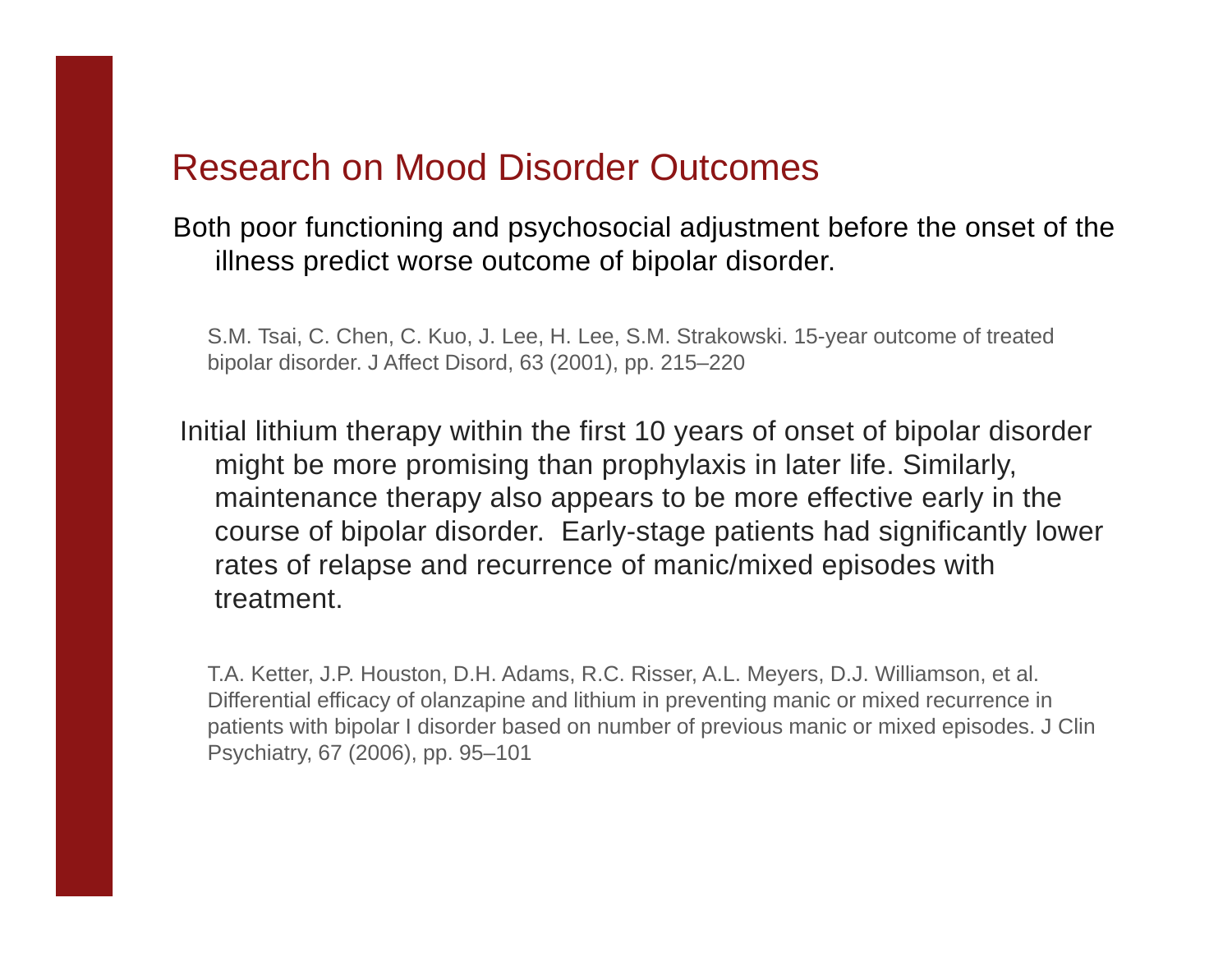### Summary: natural course of mood disorders

- $\bullet$  Mood Disorders are recurrent; the majority of patients will have more than one episode over a lifetime.
- $\bullet$  Left untreated, patients tend to have episodes closer and closer together over time.
- $\bullet$  Left untreated, episodes tend to be more severe over time and result in loss of brain tissue and psychosocial well-being.
- $\bullet$  Left untreated, later episodes tend to be more refractory to standard treatments, necessitating polypharmacy and thereby increasing the risks of side effects, poor compliance, and drug interactions.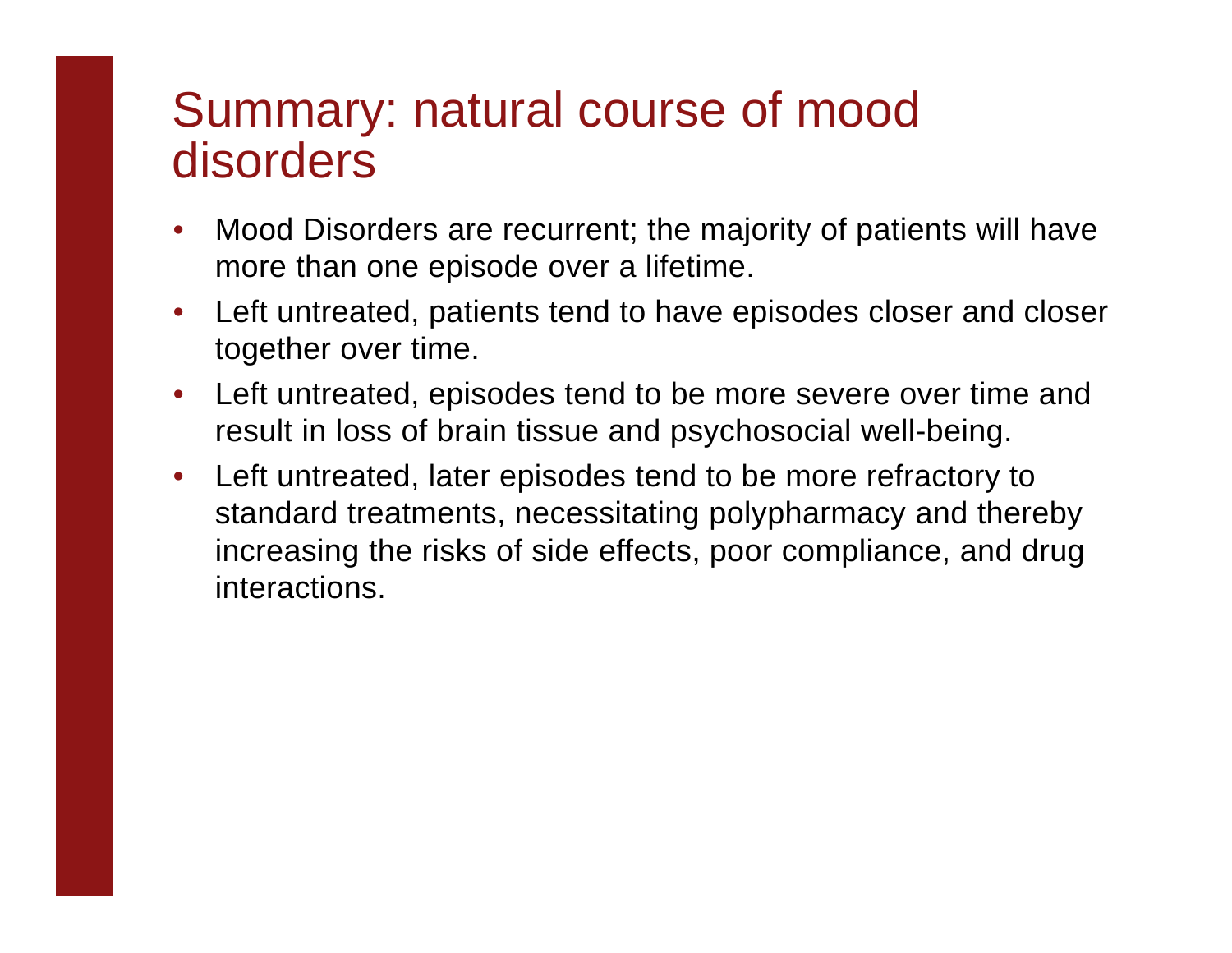#### **Why are patients non-adherent to treatment, and how to improve compliance?**



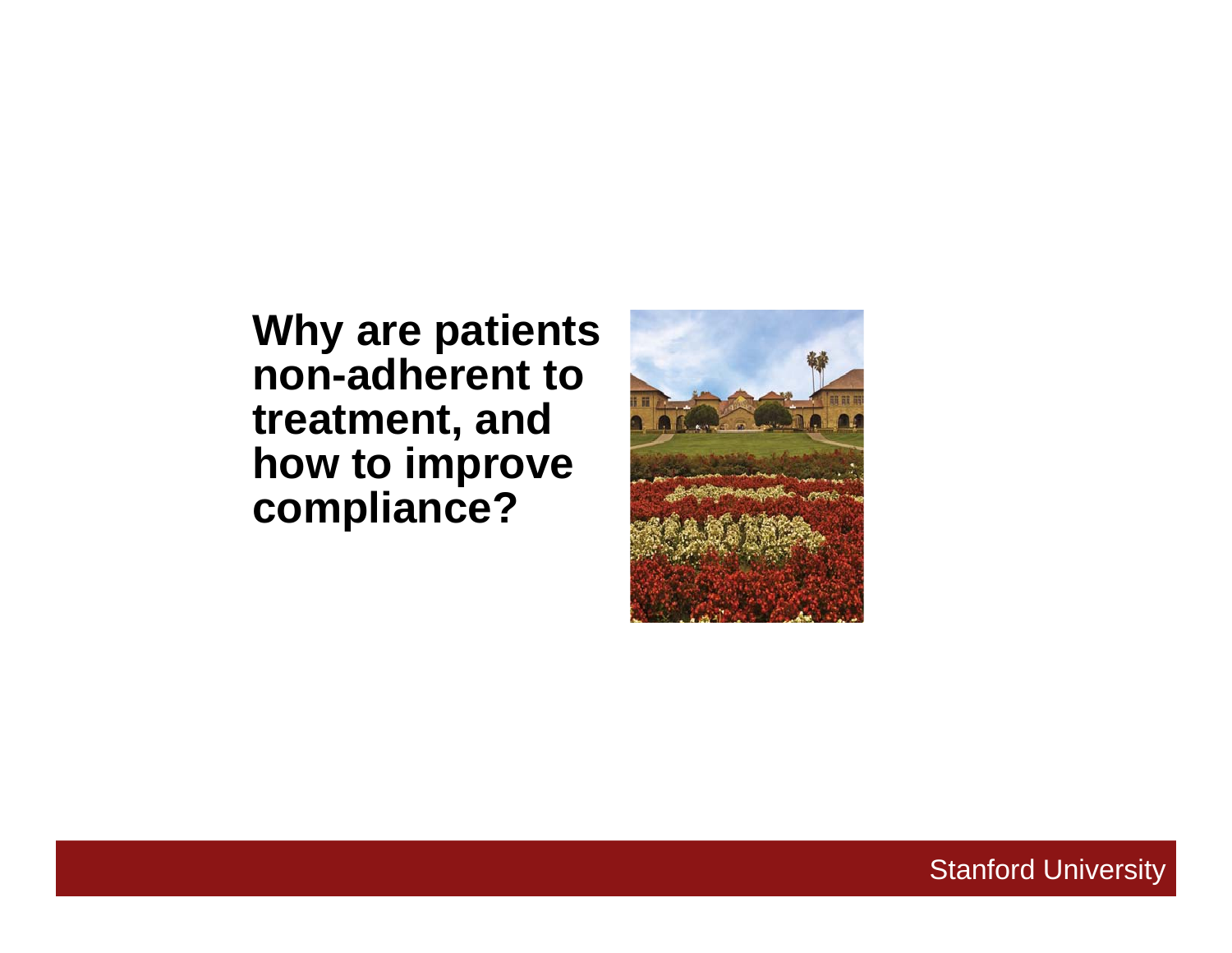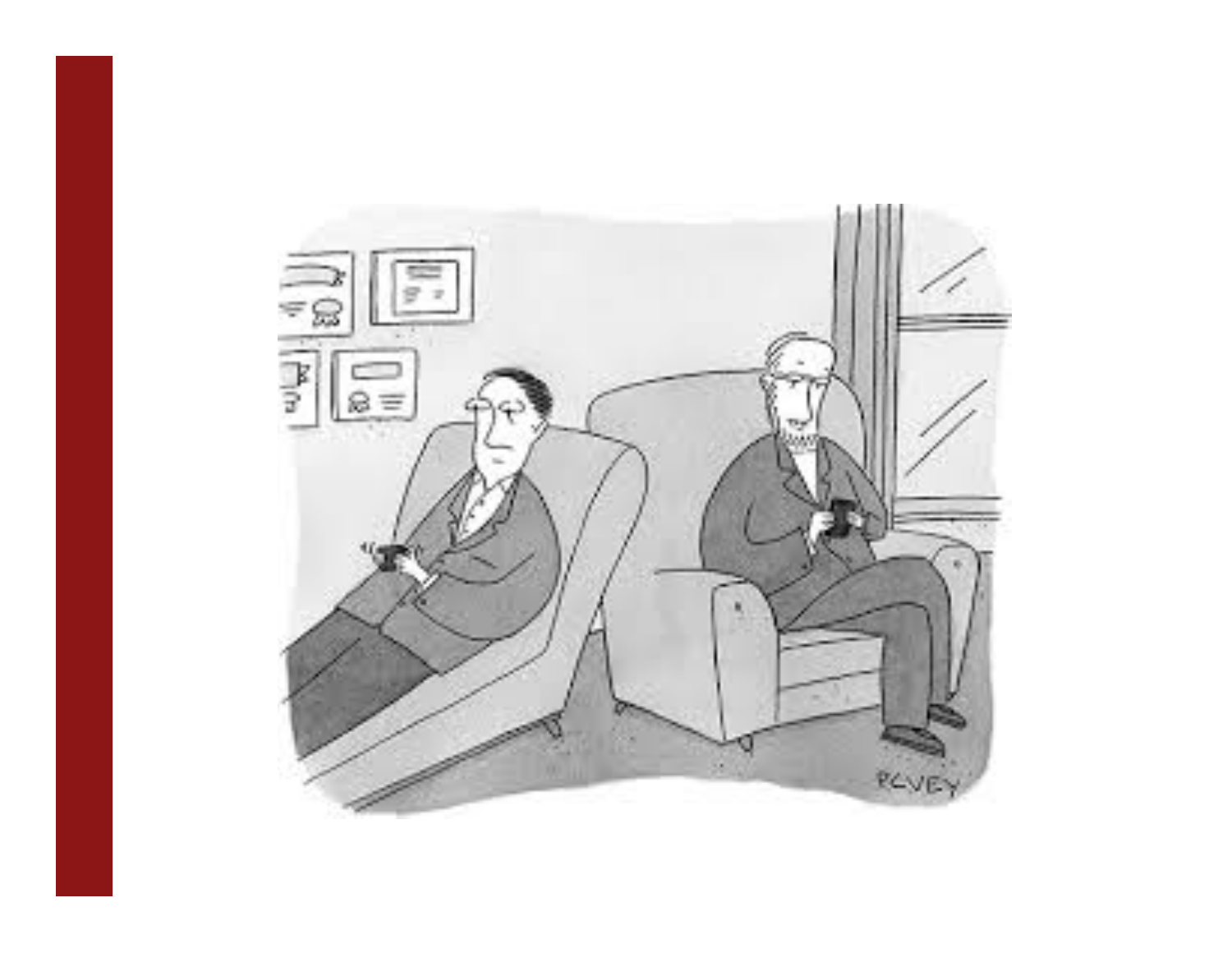## Factors involved in poor compliance

- adverse effects
- poor instructions
- •inability to pay for medications
- • poor relationship between patient and health-care provider
- polypharmacy
- lack of confidence in the effectiveness of the treatment
- denial of the condition
- regimen complexity

Improving Patient Treatment Adherence; A Clinician's Guide; Editor: Hayden Bosworth, Springer Publishing, NY, 2010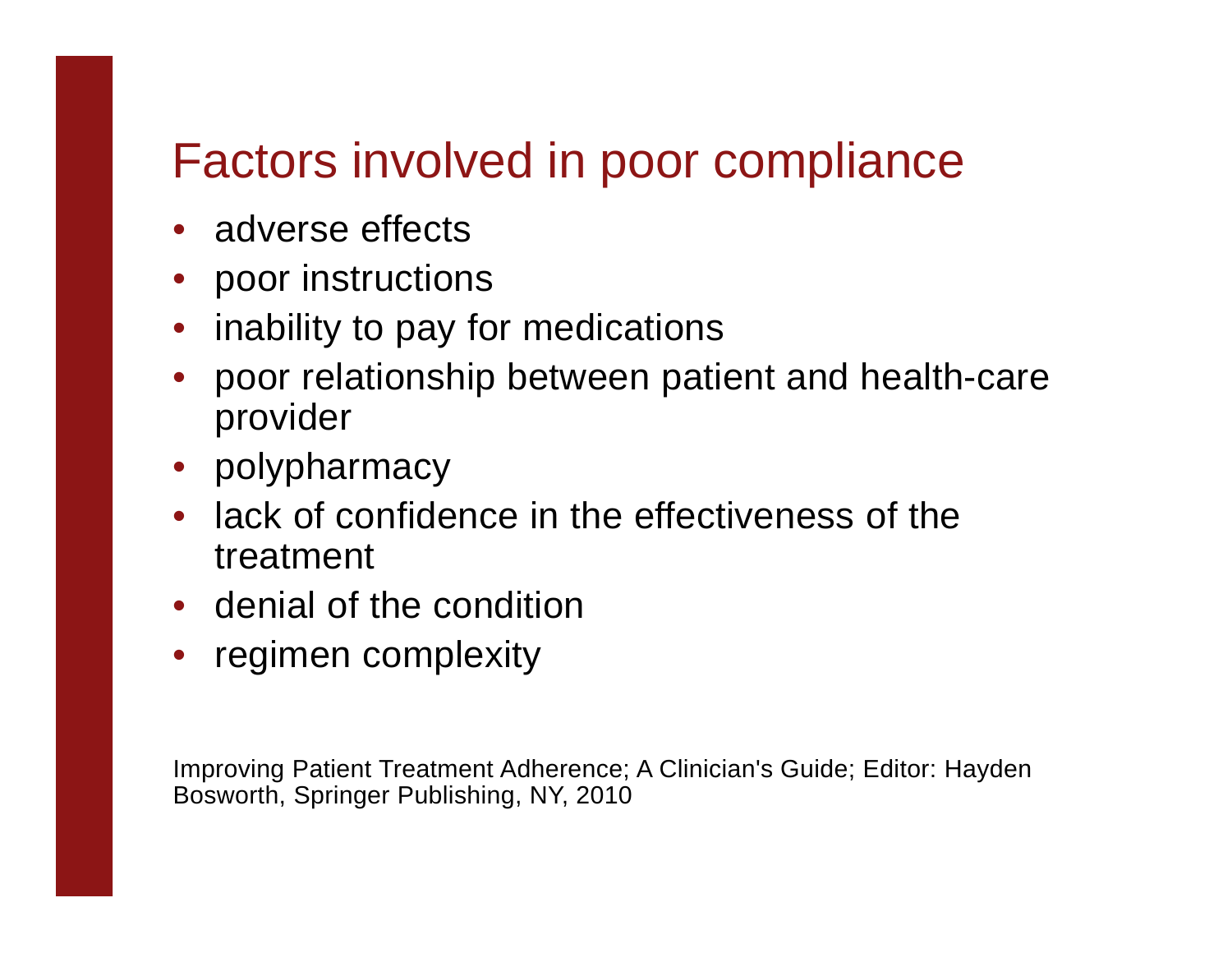#### Recommendations to improve medication adherence

- $\bullet$  Patient education on the disease, treatment, and medication side effects
- • Identifying medication non-adherence
	- missed appointments
	- refill frequency
- Combined use of written and verbal instruction
	- clear communication,
	- development of treatment plan,
	- make direct eye contact
	- assess concerns
- Shared decision making
- Simplify medication regimen whenever possible
- •Involve family members when ever possible

Improving Patient Treatment Adherence; A Clinician's Guide; Editor: Hayden Bosworth, Springer Publishing, NY, 2010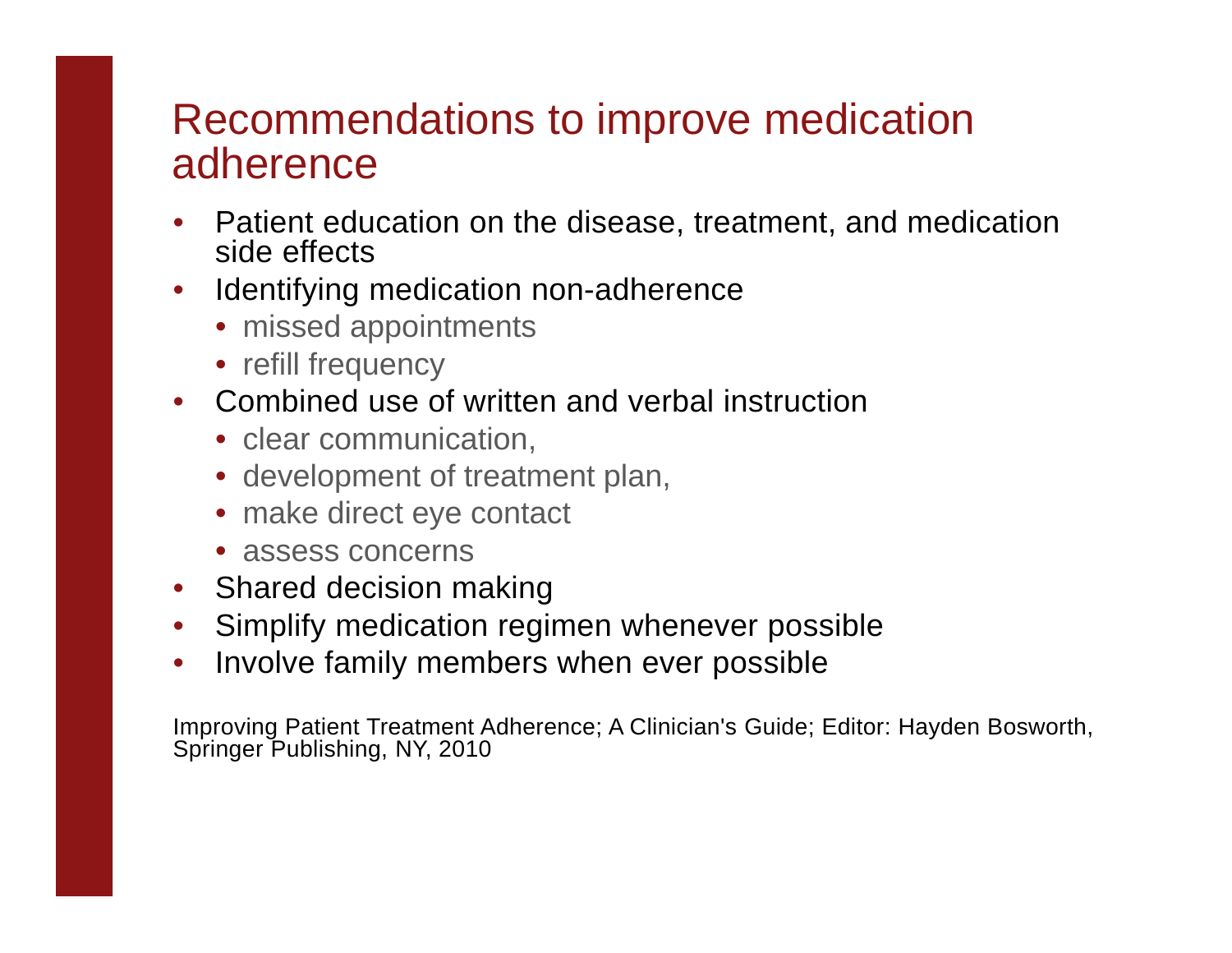#### Expeditious use of time in the patient encounter

- Consider the use of forms, diaries, apps and questionnaires to extend the clinical encounter
- Mood Disorder Questionnaire (MDQ) , a 17-question screening tool for bipolar disorder.
- Patient Health Questionnaire-9 (PHQ-9) assesses how often respondents have experienced various symptoms (such as feeling down, sleep problems, thoughts of harming oneself) in the previous two weeks.
- T2 Mood Tracker app: reminds individual to track symptoms of anxiety, depression, well-being, PTSD, stress, customizable fields. Can graph or generate reports and share with others.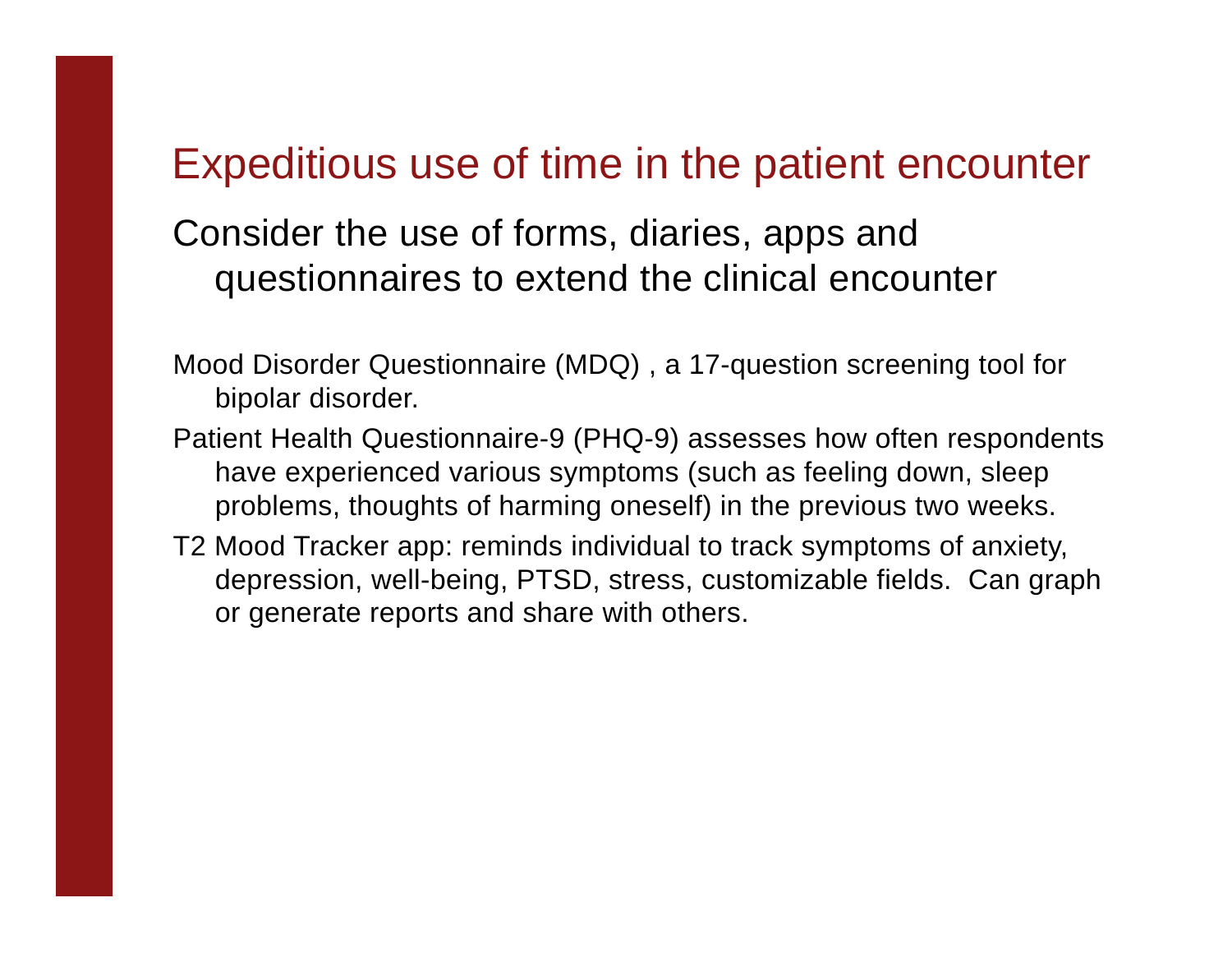#### Expeditious use of time in the patient encounter

- But beware, the use of surveys can lead to an over prescription of anti-depressants.
- Use of the questionnaires, increased the likelihood that patients who were not likely to be depressed would receive depression treatment (odds ratio 3.2; 95% confidence interval 1.1-9.2).

Jerant A et al, *J Am Board Fam Med* 2014;27(5);611–620

Perhaps a better role for surveys is tracking progress once the diagnosis is confirmed.